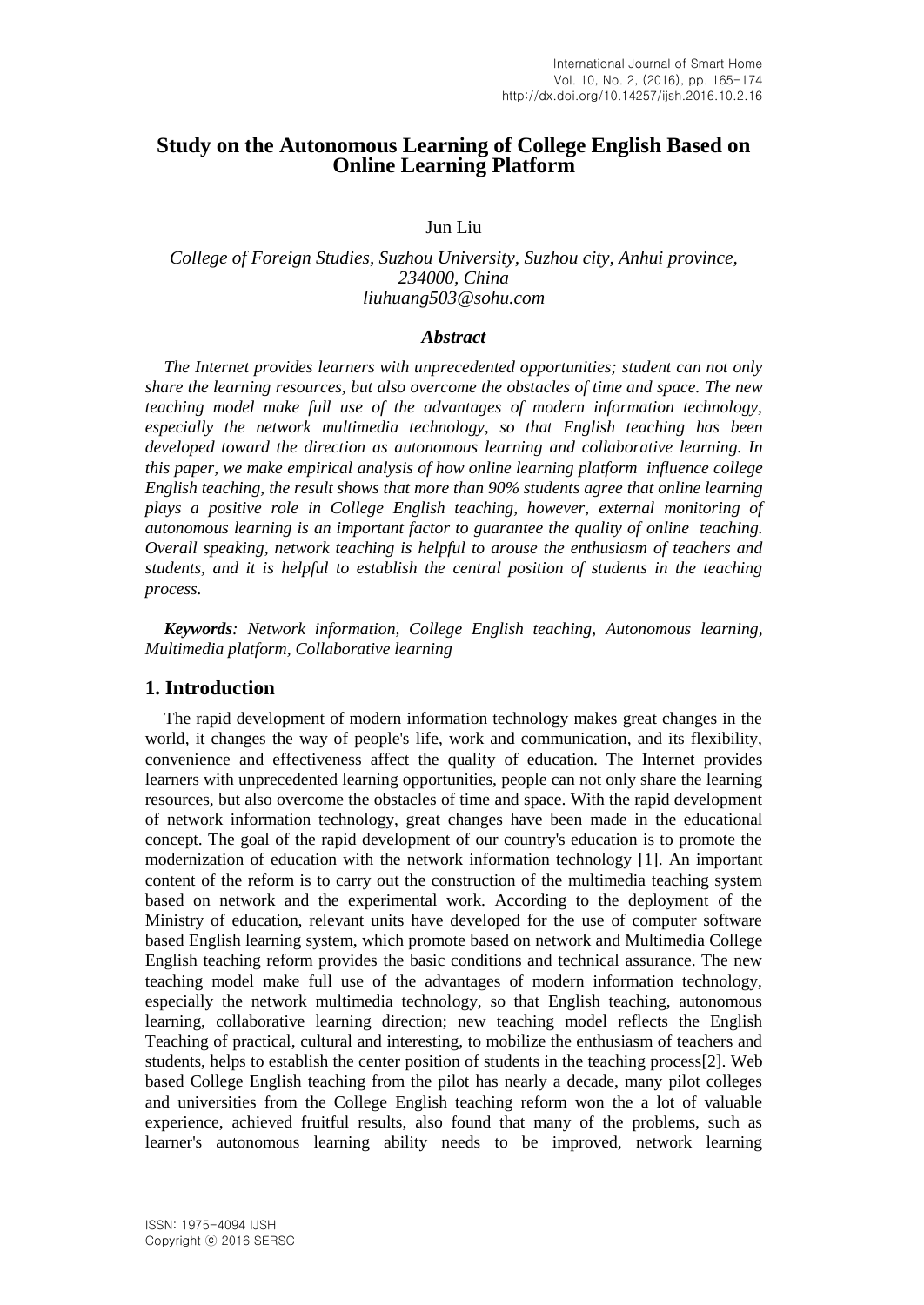environment is still not perfect, teacher's information technology ability needs to be raised, and so on.

With the rapid development of information technology, the integration of network information technology and College English curriculum fundamentally changed the nature of College English teaching, College English classroom teaching also from the traditional classroom to under the modern network environment in College English classroom[3]. In the course of the reform of College English teaching, as a new form of teaching, College English Teaching under the network environment for teaching advantage at the same time, it also brings the impact of all aspects of the teaching idea, teaching method, teaching mode, there were some and the reform pattern of uncoordinated phenomenon in students, teachers and environment layer, the traditional college English classroom ecological balance is broken, affecting the smooth implementation of the reform model of. In order to speed up the process of informatization of education, we must strengthen information technology in the teaching application, teachers should improve the level of the application of information technology, update teaching concepts, improve teaching methods; students should improve the use of information technology to analyze the ability to solve problems, and learn to make use of information means of autonomous learning. The foreign language teaching in our country runs through the whole education process of basic education and higher education. It is one of the important contents of teaching. The rapid development of information technology brings new hope and challenge to our foreign language education. For foreign language teaching, the reform of information technology teaching is more concerned. The integration of information technology and curriculum is the dominant mode of learning in the information age. The integration of information technology and College English curriculum is an important way to promote the transformation from the traditional to the modern.

Computer network as the core of modern information technology into the College English classroom teaching, to the English teaching has brought unprecedented profound changes. More and more students can through computer network access to heavily illustrated, audio-visual and taste, real and vivid language learning resources. The teaching idea, teaching process, teaching activity, teaching methods and students' learning strategies, as well as the teaching evaluation standard and so on, have produced great changes. College English teaching is gradually showing the characteristics of education information, such as stereoscopic teaching material, the teaching resources network, teaching environment virtualization, personalized teaching, learning evaluation process and so on, the computer gradually become a part of College English classroom teaching. Only teachers and students really adapt to the modern new technology, technology can play the greatest effect in education. Facts have proved that the information technology itself does not help learning, the key is how to put it fusion to daily English classroom teaching activities, made it and the language as tool and purpose of positive thinking and action, so as to cultivate in English and network for various communication and cooperation, using information to construct the new knowledge the ability, the author thinks, this ability is basic content and target of the contemporary innovative foreign language talents training.

## **2. Literature Review**

#### **2.1. Network Foreign Language Teaching**

Network environment learning is a learning based on computer network and teaching management network. In the first place, the network platform provides the environment support for the learners to study at ease, and promotes the learner's sense of ownership.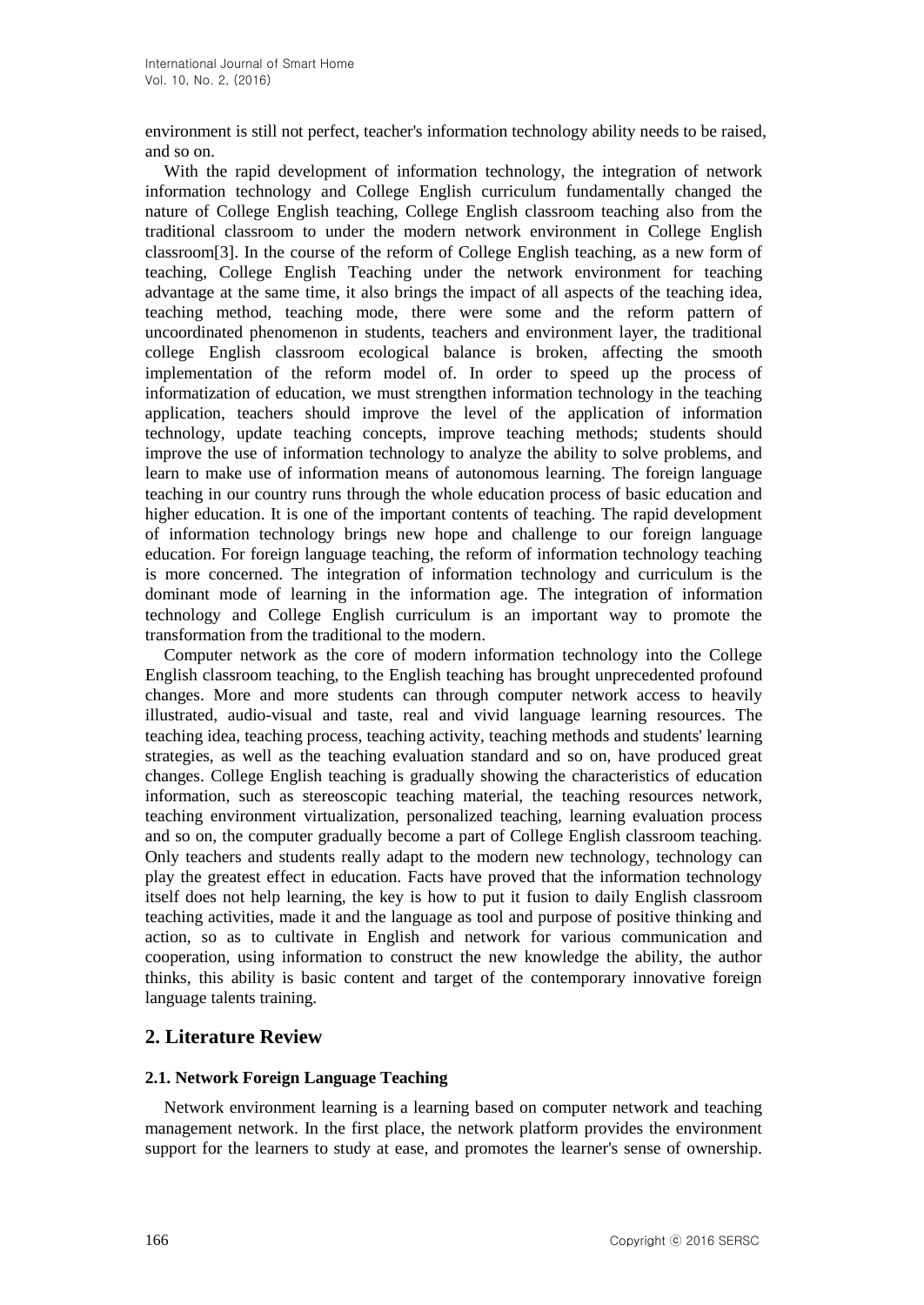Network has a rich curriculum learning resources, and information resources on the Internet itself has large, easy to query, easy retrieval etc. characteristics, to the learners to construct a can give full play to the subjective initiative of meaning construction and innovative learning environment. In network learning learners don't like traditional classroom learning, students shall enjoy freedom of choice, and alternative learning time and space, can you believe in the most suitable time, the most suitable location, choose the most suitable way to learn to learn<sup>[4]</sup>. To a great extent, the success or failure of the study depends on the learner's independent learning ability and self-control ability. Secondly, the network tools are conducive to the cultivation of learner autonomy, improve students' autonomous learning strategies. A large number of information tools can help learners to use autonomous learning strategies, such as expert systems, search engines, multimedia teaching software, chat rooms, etc. Open network learning in the learning to bring learning to steal, but also need to guard against the lack of network independent learning. Networked learning environment, can obtain abundant information resources, huge number, obtain more convenient way, but in the knowledge in a broad array of modern society, we could not assuming all knowledge `. Therefore, students' information literacy is an important variable that affects the network independent learning.

The narrow sense of network environment learning, refers to computer network technology to rely on, education software and resource based, to a variety of network infrastructure to support, in order to realize the modernization of education and management for the purpose, for open and distance education provides a full range learning support services of information environment, the network of English learning support exhibited a series of advantages.

- 1) *English learners to provide more opportunities for practice:* English learning needs a certain intensity of skills training, the density of students and a certain ability to improve the ability is proportional to. In the traditional classroom, due to restrictions on the number of students, teaching teachers the time and energy, relative shortage of the skill training, and network teaching software can alternative teachers in this part of the work, to overcome the traditional classroom model cannot be enlarged listening and speaking training time and intensity of the defect, students can according to their own needs to train without limit of their ability.
- 2) *Improve the students' listening and presentation skills:* learning English as a language learning, acquired in a certain natural environment or situation, one of its aims is use language to describe things and express ideas, so as to achieve the intellectual development of students, students develop the ability of students. Under the traditional teaching mode, creating a good environment for English language is a key and difficult point in the teaching work[5]. Traditional practices have set up after-school English stories, reading a book, or report to cultivate students' listening and speaking, but the emphasis in the imitation and performance, "English corner" in the existing methods to create language environment is the most successful method, its advantages is the content and object is open and strong sense of reality and can contain study in music, ability level of safe the biggest drawback is in the real language environment, personality is shy and introverted students can't participate in, resulting in the performance of part of the desire of students a strong language ability to control more and more strong, and another part of the students is due to low self-esteem and opening more and less, language application ability can't get improved. And the use of network technology to build a virtual language environment as a real language environment will be conducive to all students' listening and speaking ability.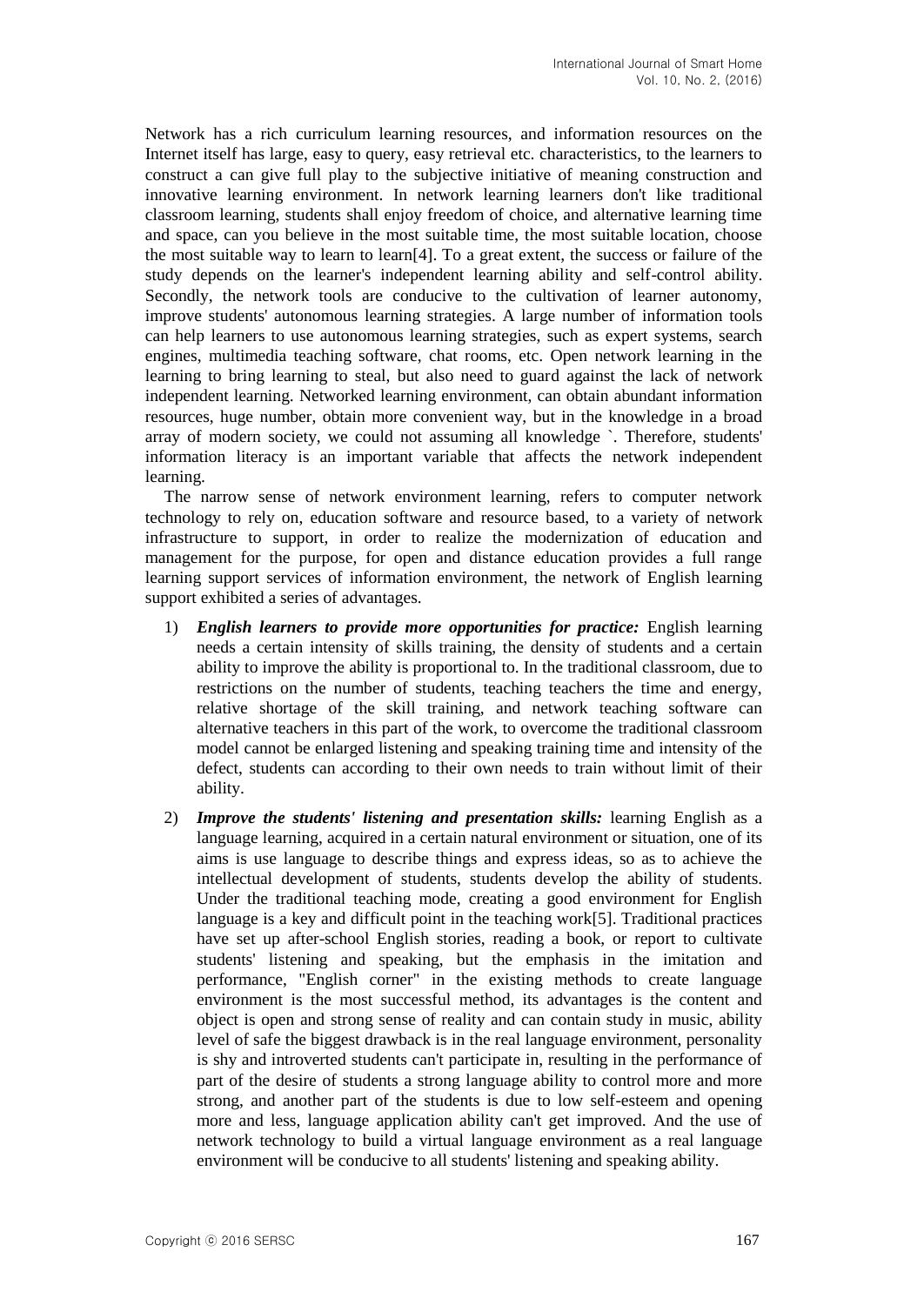3) *Network resource is rich, authentic, and creates a real language learning environment:* network environment can provide a large number of real language materials, in a certain extent, overcomes the unfavorable factors caused by the lack of real language environment for English learning. Figure provided by multimedia, Text, sound, like the language carrier of Mao and multiple forms of information input, such as with the effectiveness of the film background knowledge, vocabulary examples and so on, not only the teaching content rich and colorful, and make the teaching becomes more vivid, three-dimensional, vivid, so that it can greatly stimulate learners' interest in learning and memory, improve the learning efficiency. English teaching, as a language course, is the most ideal is to use the people as teachers. But the vast majority of schools cannot do this; even the economic strength of the relatively strong focus of the University, foreign teacher's quantity is limited. Multimedia can make up for this, the tribe standard pronunciation is adopted to overcome the Chinese teachers in the pronunciation of individual differences, and let all the students in the learning process from beginning to end, are heard the Serbs pure pronunciation and intonation, to adapt to strengthen students' listening, foreigners tone of speed, training students familiar with and a standard speech is very helpful.

#### **2.2. Autonomous Learning**

Autonomous Learning in English learning is not a new concept. As early as in the century, linguists began to have interest in the autonomy of language learning. Holec first introduced the theory of autonomous learning into the field of foreign language teaching, and then the autonomy of language learning has been widely studied. Learner autonomy should be responsible for learning content, learning methods, learning progress, learning time, learning materials, self monitoring, and self testing. Learner autonomy is put forward by the teachers and peers, but in the school education environment, the learner autonomy is not without any restrictions, it should be the autonomy of teachers under the guidance of teachers. From this level, it is understood that autonomous learning is a continuum, and learner autonomy is a state of being in a state of complete independence and self - being. Therefore, students should recognize the "successful language learners' ability of self - management are generally more strongly, they not only master the engaged in various learning activities and solving a variety of learning difficulties of skills and strategies, but also to choose appropriate treatment according to the specific learning task. It can be seen that autonomous learning is the ability to take charge of their own learning, including the establishment of learning objectives, self monitoring and self evaluation.

For a long time, the field of education and psychology has paid special attention to the study of autonomous learning. Scholars in different fields have their own different research direction; they will have a different perspective on the study of autonomous learning. Armenteros(2013) pointed out autonomous learning is important in the field of foreign language teaching, that is the ability to take charge of their own learning[6]. In foreign countries, the research on learner autonomy has been very active, although there are many different schools of study, but they all have a common characteristic, that is to put forward theory at the same time also pay attention to the development of technology and methods, these theories and methods for us in teaching such as how to promote students' autonomous learning has general significance. Zhang (2012) pointed out the learning strategy concept and foreign language learning, the proposed in university English teaching[7].The teachers should train the students the following six strategies, independent inquiry learning strategy, cooperation learning strategy, resource use of learning strategies, the problem to guide learning strategies, self evaluation of learning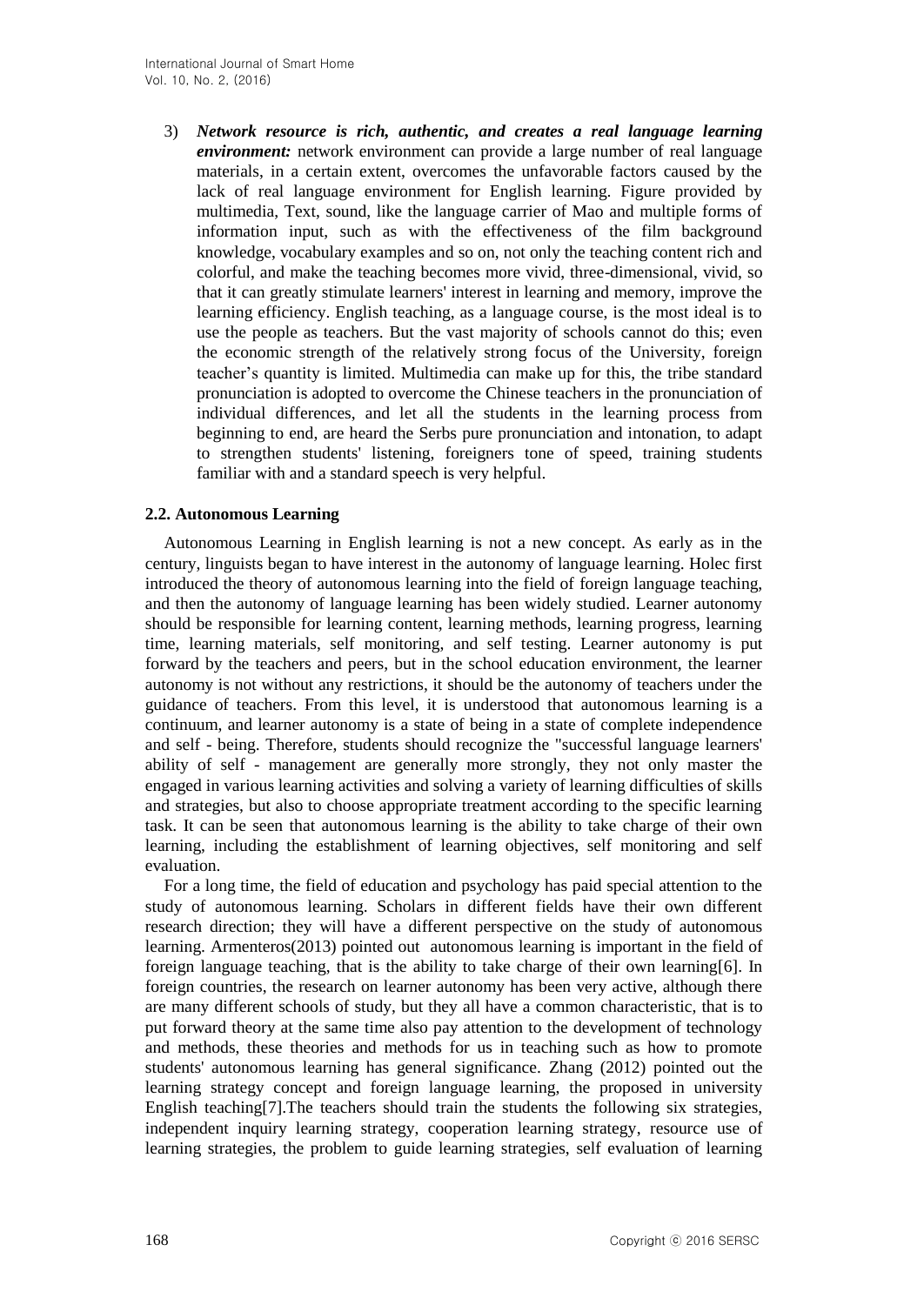strategy and plan and monitor the learning strategies, to play the initiative and enthusiasm of students in learning English, improve the comprehensive ability of using language. Hu (2012) put classification method of learning as the basis, solve this problem starting from two aspects of direct and indirect strategies[8], combined with characteristics of College English Teaching in network environment, discusses how to guide students to cultivate learning strategies and autonomous learning ability, to help teachers establish the new role of network teaching, so as to achieve the best learning results. Backman (2013) view the problems existing in the process of College English autonomous learning[9] , combined with web based College English teaching reform practice, put forward to improve the network learning support services, and strengthen the learning strategy training and rich and optimization of network teaching resources and so on several measures.

## **3. Research Design and Methods**

#### **3.1. Research Variables**

After the integration of information technology and foreign language teaching network, computer network has become an integral part of foreign language teaching, the network environment to the traditional college English classroom teaching brought many changes inevitably in the aspects of students, teachers and teaching environment produced some transmutation and offset factor. Therefore, this study sets the variables from these three aspects.

- 1) *Students:* Based on the computer and network teaching mode into the classroom, the biggest change in College English teaching is the establishment of autonomous learning center. Just as its name implies, students should be in the center of the autonomous learning and autonomous learning, advanced teaching ideas and teaching methods on students' autonomous learning ability is a huge test, students' autonomous learning ability level affects the effective implementation of the mode reform. Many experts and scholars at home and abroad have proved this point. In the process of implementation of the mode of teaching reform, teaching in many uncoordinated factors is one of the students autonomous learning ability is not enough, which is adapted to not autonomous learning center of autonomous learning mode, however the effect of self regulated learning and metacognitive strategies between major, so from the perspective of students, this study mainly for Autonomous Learning Center students autonomous learning situation investigation.
- 2) *Teacher:* with the introduction of information technology in College English classroom, teachers themselves, apart from the need to digest and understand the new technology, how to teach students using new technology to learn English also highlights the important role of teachers. It is well known that the importance of teachers will not be weakened because of the change of teaching reform mode. The research shows that the change of teacher's role and the renewal of teaching method in the teaching reform mode influence the success or failure of the teaching reform. At the same time, teachers' teaching beliefs, information literacy, teacher training and soon have become the important factors in the implementation process of the new model.
- 3) *Classroom teaching environment:* with the advent of the Internet as the core of the information age, the development of network technology makes the major colleges and universities to speed up the pace of the construction of network teaching environment. The traditional teaching mode of "blackboard and chalk" has been replaced by modern "information technology". College network teaching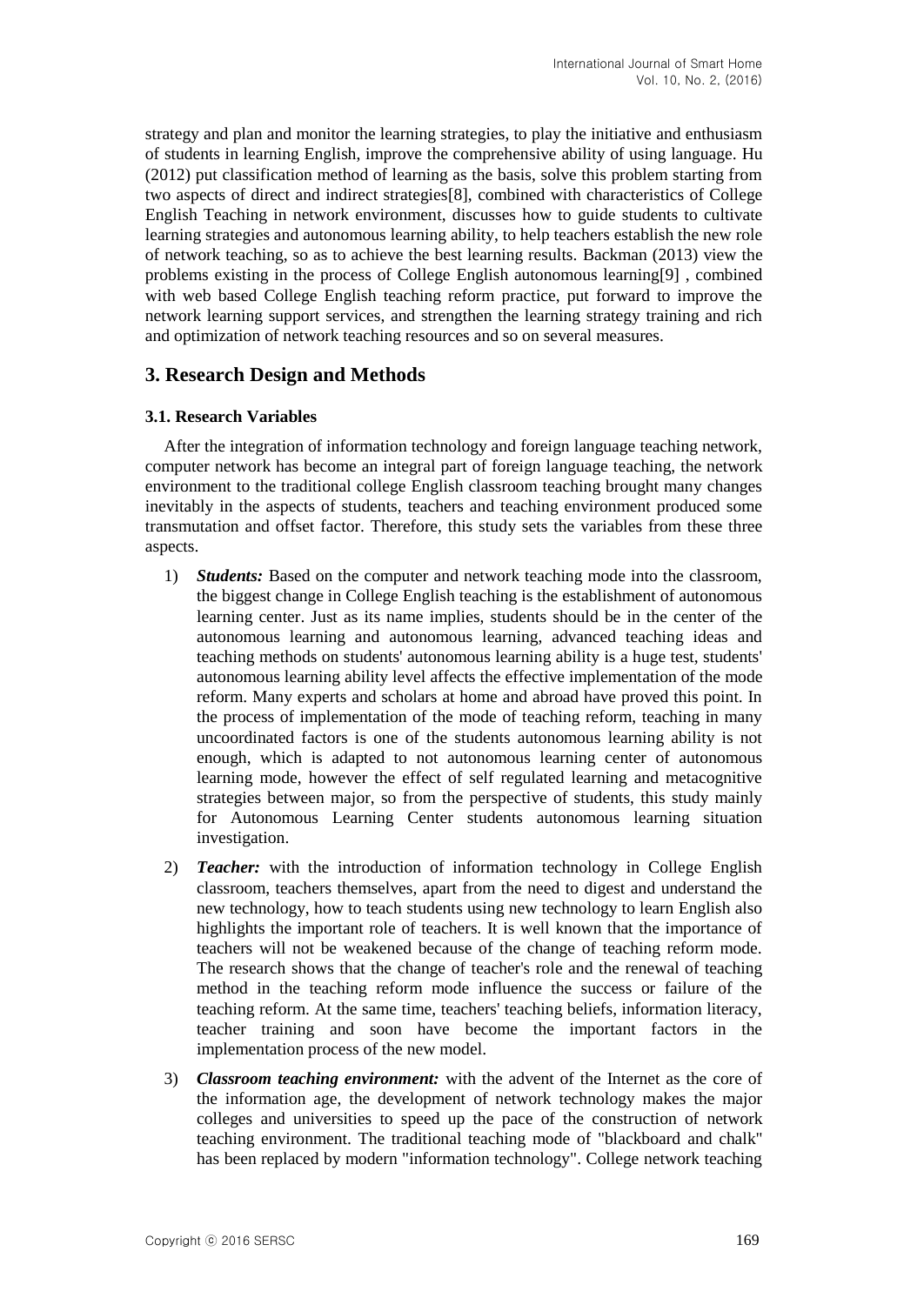environment is an important guarantee for the smooth implementation of the reform model. Classroom teaching environment is defined from two aspects: broad sense and narrow sense. Is stressed in this paper is generalized on classroom teaching and learning environment, including teaching network hardware environment (room, technology and equipment, classroom environment, etc.) and software environment (curriculum and teaching objectives, teaching resources and teaching platform, teaching evaluation and so on). It can be said that the network teaching environment of College English classroom is based on hardware, software as the core of the environmental system.

## **3.2. Survey Objects**

In this study, we choose three colleges from Suzhou University as college of foreign studies, college of literature and media, college of economic& management. And select 160 students from college as the survey object, total as 480 students. We choose secondyear students as the object of study is as a sophomore at least have a year under the network environment of English teaching practice, and with the aid of the computer, network learning experience, in a certain extent ensure the authenticity and validity of the study. In this study, a total of 480 questionnaires were issued, and 480 questionnaires were recovered, the recovery rate was 100%.

### **3.3. Methods**

According to the present situation of College English classroom teaching in the network environment, this study designed two questionnaires: one is the teacher's questionnaire, the questionnaire is based on the factors that affect the implementation of the reform model. The first part of the questionnaire is the background information of the participants, including personal information and academic background. The rest is under the network environment, teachers and students view, information literacy of the teachers and students, students autonomous learning, teaching methods, teaching beliefs, teaching environment of hardware, software, teaching environment design variables of different categories. The interview is a more general qualitative research method, which has the function of supplement and explanation to the questionnaire. The author in the analysis of the questionnaire survey found that the individual respondents before and after the conflict, the credibility is not high, because a small part of the subjects were randomly treated with a questionnaire to deal with something. Therefore, some of the subjects were interviewed in order to make the data more able to reflect the problem. In this study, the author mainly focuses on the classroom behavior of teachers and students and classroom activities to observe the current situation of teachers and students in the network environment. Classroom observation is actually one of the contents of the field study, the author designed according to the relevant research variables, the collection of supplementary data.

# **4. Empirical Analysis**

## **4.1. College English Teaching**

Students' language learning concept and the network environment are closely related to students' autonomous learning, because it has a profound impact on their learning process planning, monitoring and evaluation. From language learning essence and self-efficacy sense of two aspects of college students language learning beliefs were investigated. The author combined the students of different departments to carry on the classified statistics; the result is shown in table 1. Research shows that for language learning essential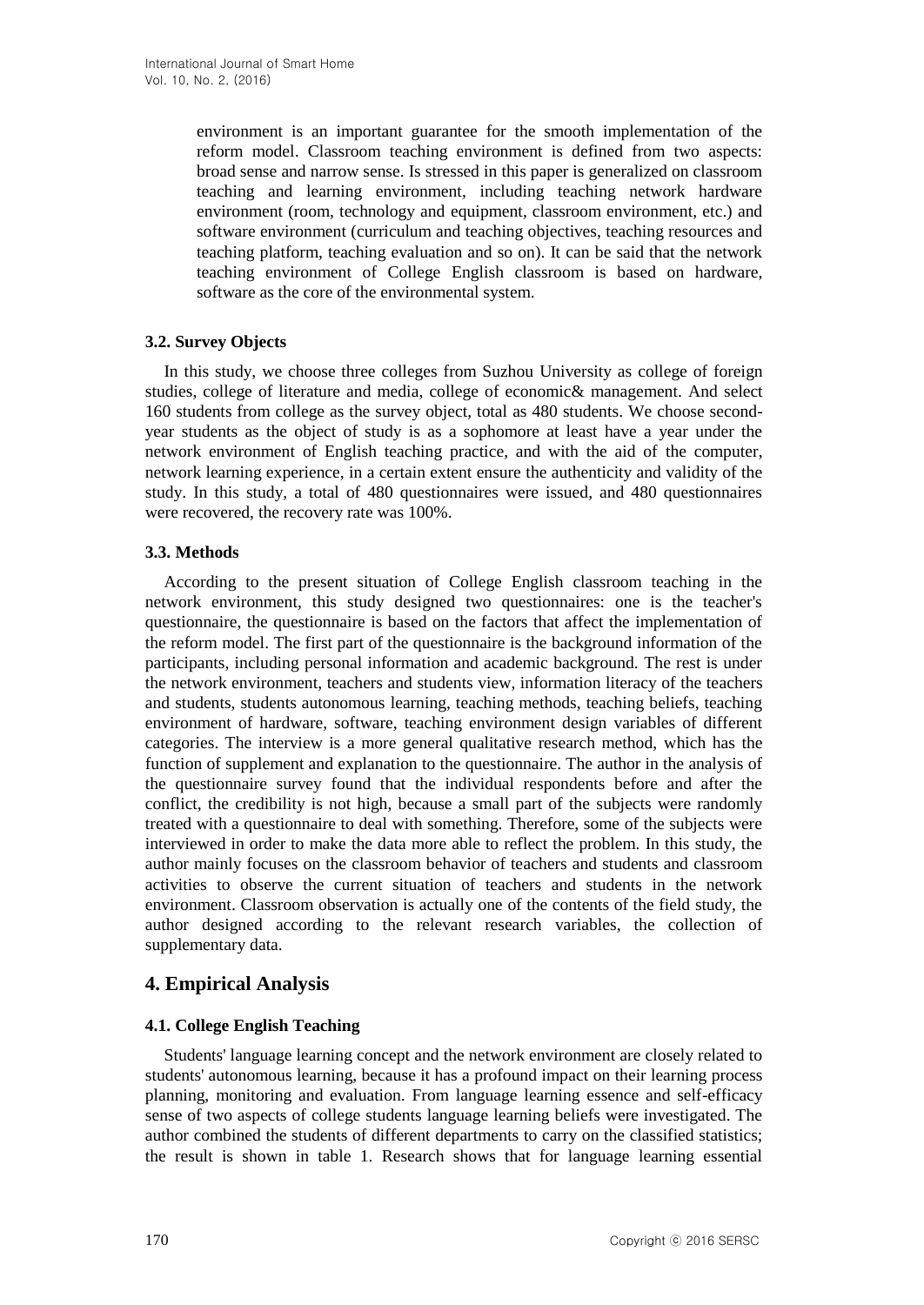knowledge, most of the students think masters the rules of grammar in learning English in the process of great significance; 67.78% of the students think learning English method has its own strengths and weaknesses, which for its autonomy and personalized training not without advantage. 70.0% of the students think learning English is time-consuming, suggesting that the majority of students have yet to master effective learning methods; 70.0% of the students admitted in English learning in the process of making mistakes is normal but things, indicating that students towards learning English in the wrong error to actively accept. A survey of self efficacy in language learning shows that most students have a negative attitude towards their English learning ability. Involved in the investigation of the three questions, 68.89% of the students think their English learning ability in general, only 31.11% of the students think itself has a good English learning ability and 38.33% of the students think he is skilled in English writing. The results of the survey show that the students' language learning concept is still relatively traditional, although some understanding of autonomous learning, but also did not master the effective learning methods, self efficacy is poor.

|                                   | content                                                         |                   | 2              | 3                      | 4                 | 5                 |
|-----------------------------------|-----------------------------------------------------------------|-------------------|----------------|------------------------|-------------------|-------------------|
| Nature of<br>language<br>learning | Learners use different<br>methods to learn<br>English           | 52<br>(28.89%)    | 51<br>(28.33%) | 20<br>$(11.11\%)$      | 29<br>$(16.11\%)$ | 28<br>$(15.56\%)$ |
|                                   | It is natural to make<br>mistakes.                              | 64<br>$(35.56\%)$ | 58<br>(32.22%) | 16<br>$(8.89\%)$       | 21<br>(11.67%)    | 21<br>(11.67%)    |
|                                   | It is important to<br>master the rules of<br>grammar.           | 76<br>$(42.22\%)$ | 50<br>(27.78%) | 13<br>$(7.22\%)$       | 19<br>(10.56%)    | 22<br>$(12.22\%)$ |
|                                   | Time-consuming to<br>learn English                              | 69<br>(38.33%)    | 57<br>(31.67%) | 2<br>$(1.11\%)$        | 23<br>(12.78%)    | 29<br>$(16.11\%)$ |
|                                   | My English learning<br>ability is general                       | 75<br>(41.67%)    | 49<br>(27.22%) | $\theta$<br>$(0.00\%)$ | 31<br>$(17.22\%)$ | 25<br>(13.89%)    |
| self-<br>efficacy                 | I am worried about<br>the evaluation of<br>others to my English | 66<br>(36.67%)    | 49<br>(27.22%) | 3<br>(1.67%)           | 33<br>(18.33%)    | 29<br>$(16.11\%)$ |
|                                   | I am good at English<br>Writing                                 | 59<br>(32.78%)    | 46<br>(25.56%) | 6<br>$(3.33\%)$        | 38<br>$(21.11\%)$ | 31<br>$(17.22\%)$ |

**Table 1. Statistical Results of Student English Learning Concept**

We research network environment on College English teaching from a learning perspective, the result as shown in Table 2. Survey results show that most of the students think of computer and network in College English teaching can really play a positive role. 88.3% in English major students, literature and law professional in 96.7% of the students and School of economics and management professional 85.0% of the students believe that under the network environment of College English teaching can motivate the learners learning English interest. Nearly half of the students think that college English Teaching under the network environment can improve the learning efficiency of the learners. 98.3% in English major students, literature and law professional 91.7% of the students and economic management professional in 80.0% of the students think, College English Teaching under the network environment can satisfy the learners with different learning styles demand. From the above statistics can be informed, in the learner's mind, the network environment in College English teaching has always played a positive promoting role, but does not think network environment can help the confidence and help teachers carry out effective teaching activities.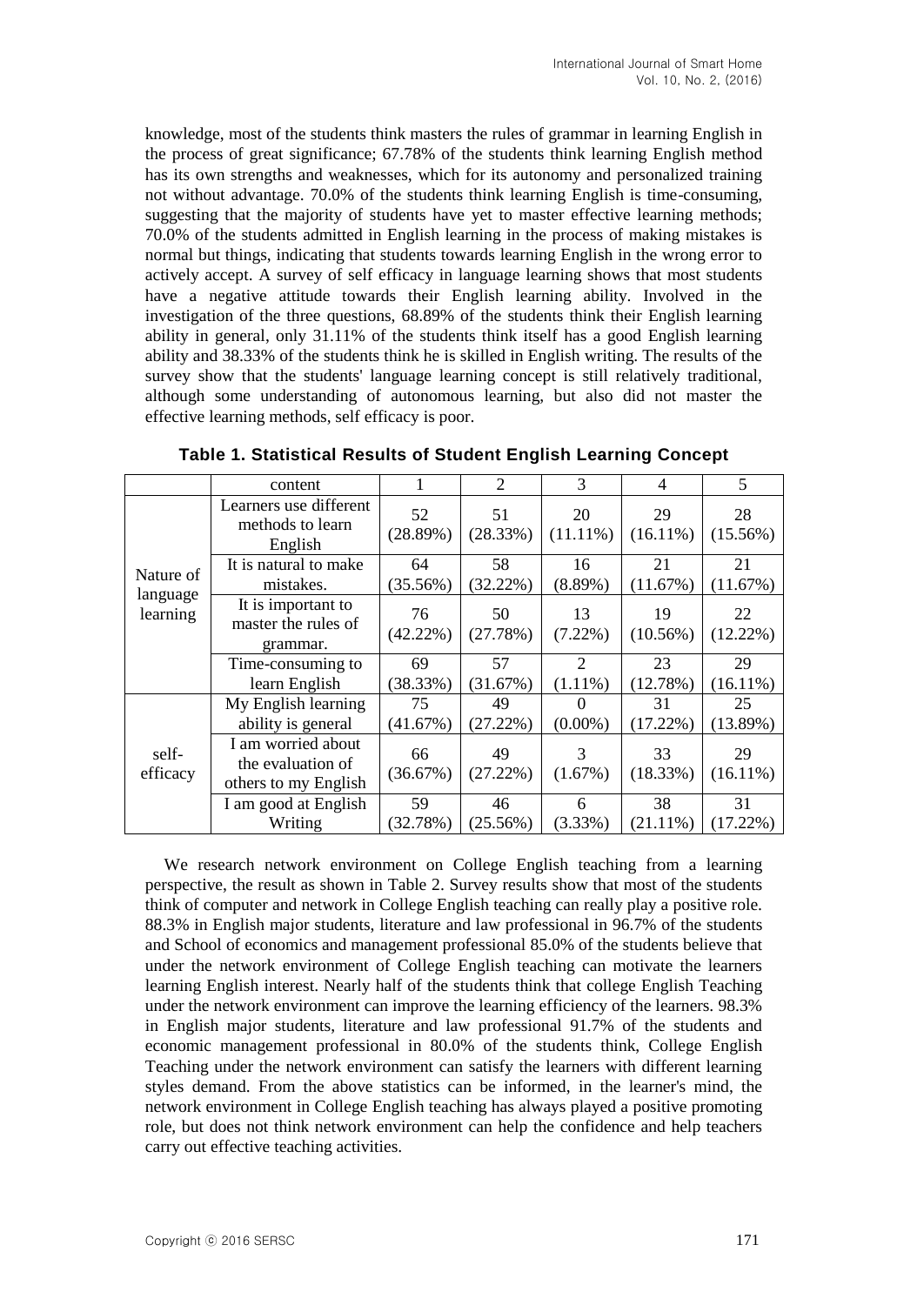|                                                             | College of<br>foreign studies | College of<br>literature and<br>media | College of Economic<br>& management |
|-------------------------------------------------------------|-------------------------------|---------------------------------------|-------------------------------------|
| Can stimulate interest in<br>learning English               | 53(88.3%)                     | 58(96.7%)                             | 51(85.0%)                           |
| Improve learners' learning<br>efficiency                    | 52(86.7%)                     | 49(81.7%)                             | 50(83.3%)                           |
| Help learners to build up<br>their confidence               | 26(43.3%)                     | 19(31.7%)                             | 16(26.7%)                           |
| Meet different learning<br>styles                           | 59(98.3%)                     | 55(91.7%)                             | 48(80.0%)                           |
| Help teachers to carry out<br>effective teaching activities | 18(30.0%)                     | 14(23.3%)                             | $9(15.0\%)$                         |

| Table 2. The Role of Network Environment in College English Teaching |  |
|----------------------------------------------------------------------|--|
|----------------------------------------------------------------------|--|

### **4.2. External Monitoring of Autonomous Learning**

The network environment plays an active role in College English teaching. However, there is no effective method of autonomous learning, self efficacy is poor, lack of selfconfidence. Students understand the importance of the change of teachers and students' role in the mode of teaching reform, but there is a strong expectation to teachers' guidance. Students lack of English learning initiative, do not have the relevant knowledge, and to develop a learning plan, set learning goals and how to carry out the self monitoring, management and evaluation of the ability and consciousness to be weak. Students do not pay enough attention to cooperative learning, lack of the concept of cooperation. In a word, students' autonomous learning outlook still needs to be improved. In the network environment, the change of students' learning concept needs a process of adaptation. Teachers can help them change their learning attitude, adjust their learning motivation, and strengthen the cultivation of students' autonomy and cooperation, so as to improve the effect of autonomous learning. Although the vast majority of students know under the network environment of College English autonomous learning should be the intervention of school parties, but there are still many students think that autonomous learning is its own thing, the teacher should not be given too much intervention. 65% of the students believe that teachers should not be given too much intervention, the above data show that lack of correct understanding of students' Independent Learning under the network environment monitoring. This will be the monitoring results produced certain influence.

| Awareness            | Number | Percentage |
|----------------------|--------|------------|
| Completely unsuited  | 4      | 7.8%       |
| Usually not suitable | 36     | 20.0%      |
| Sometimes suitable   |        | 7.2%       |
| Usually suitable     |        | 12.2%      |
| Completely suitable  |        | 52.8%      |

**Table 3. Students' Awareness of Autonomous Learning Monitoring**

It is seen from the results of a questionnaire survey, there are 18 students think that teachers do not need to spend time on the autonomous learning monitoring; there are 33 students think that teachers of the autonomous learning monitoring time per week should be within an hour, 102 students think teachers to monitor the time should be controlled in two to four hours more reasonable; 21 students think teachers for their monitoring should be between four to six hours, six students that teachers' monitoring time should be six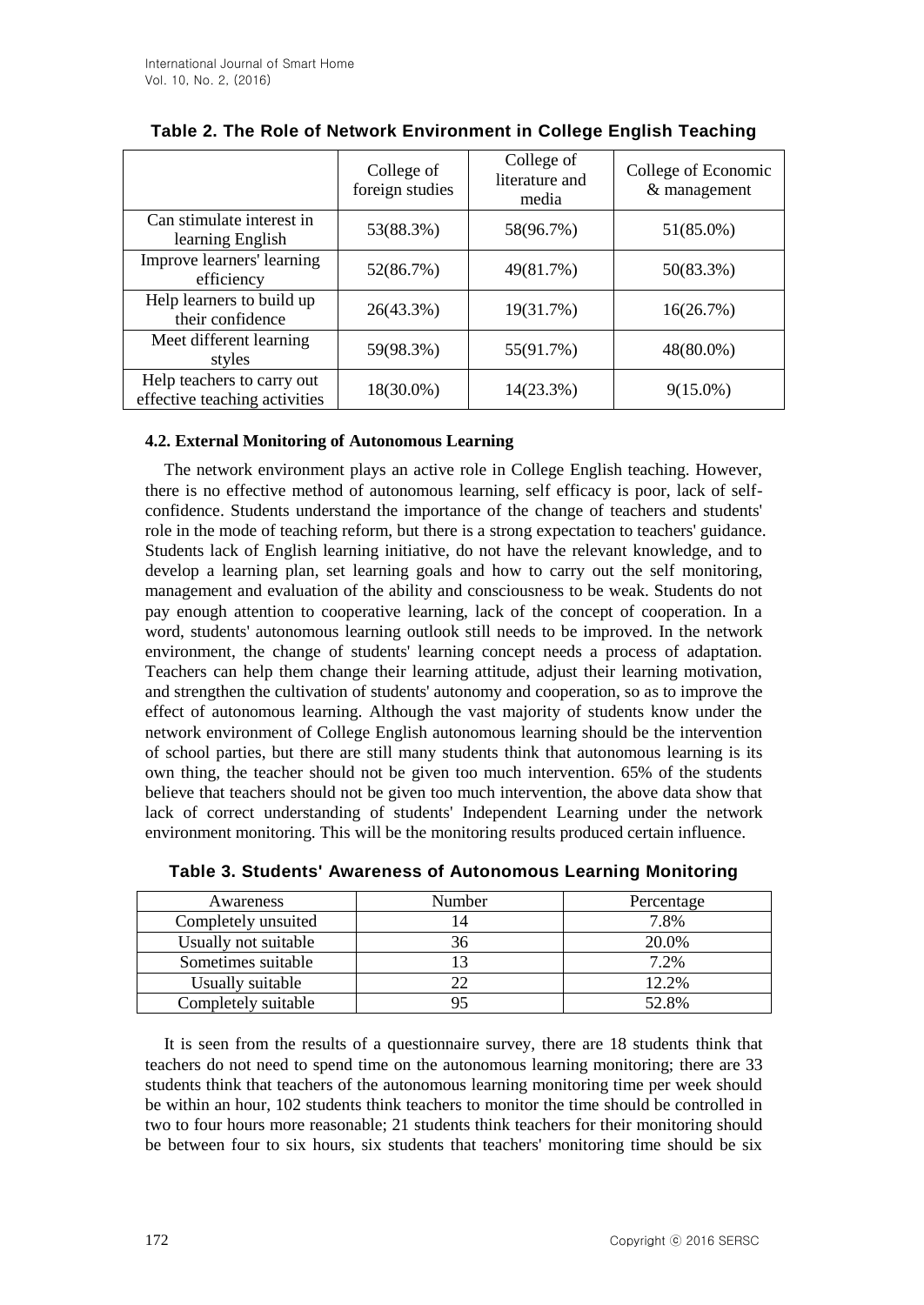hours are eight hours. But in fact, according to the statistics of the investigation, 18 students think that the College English teachers' weekly to monitor the time zero hour, 61 students think that teachers are in fact in a week to monitor the time within one hour, 99 students think that teachers weekly to monitor the time in two to four hours, the time control in four hours to six hours between 2 people, teacher to student's monitoring time in six hours to eight hours.

|                          | Number | Percentage |
|--------------------------|--------|------------|
|                          |        | 10.0%      |
| Within one hour          | 33     | 18.3%      |
| Two hours to four hours  | 102    | 56.7%      |
| Four hours to six hours  |        | 11.7%      |
| Six hours to eight hours |        | 3.3%       |
| Total                    | 1 R N  | 100%       |

**Table 4. Monitoring Time for Teachers (Every Week)**

#### **4.3. Teacher Network Teaching and Training**

The author conducted a questionnaire survey and in-depth interview on the problem of teacher training. Teachers surveyed), 14 teachers said had received training in computer and network teaching, and in subsequent interviews indicate that the training on the improvement of the College English teaching level of benefit, they hope that the school can often provide the training. When asked what teachers need to receive what aspects of training, a total of 24 teachers said, hope can get the method for applying the computer and network in the teaching of foreign languages training; 15 teachers said, hope to receive training in commonly used software; however, due to the majority of teachers have the basic knowledge of computer and Internet use. Therefore only a few teachers hope to computer and network application of training.

**Table 5. Grade Difference of College Students' Network Language**

| <b>Teachers</b> | Computer and<br>network<br>applications | Common software | Network teaching<br>method |
|-----------------|-----------------------------------------|-----------------|----------------------------|
| Number $(\%)$   | $7(23.3\%)$                             | 15(50.0%)       | 24(80.0%)                  |

At the present stage, most of the teachers think that the evaluation of the learner's learning is mainly from the mastery of the language knowledge, the use of the language knowledge and the learners' learning attitude. Only a few teachers think that it should be evaluated from the aspects of the learner's learning strategies, autonomous learning ability and cooperative learning ability.

| Table 6. Teachers' Attitudes Towards Network Teaching |  |  |  |
|-------------------------------------------------------|--|--|--|
|-------------------------------------------------------|--|--|--|

| Content                       | Proportion  |
|-------------------------------|-------------|
| Mastery of language knowledge | 25(83.3%)   |
| The use of language knowledge | 26(86.7%)   |
| Learning strategies           | $4(13.3\%)$ |
| Autonomous learning ability   | $4(13.3\%)$ |
| Attitude towards learning     | 23(76.7%)   |
| Cooperative learning ability  | $4(13.3\%)$ |